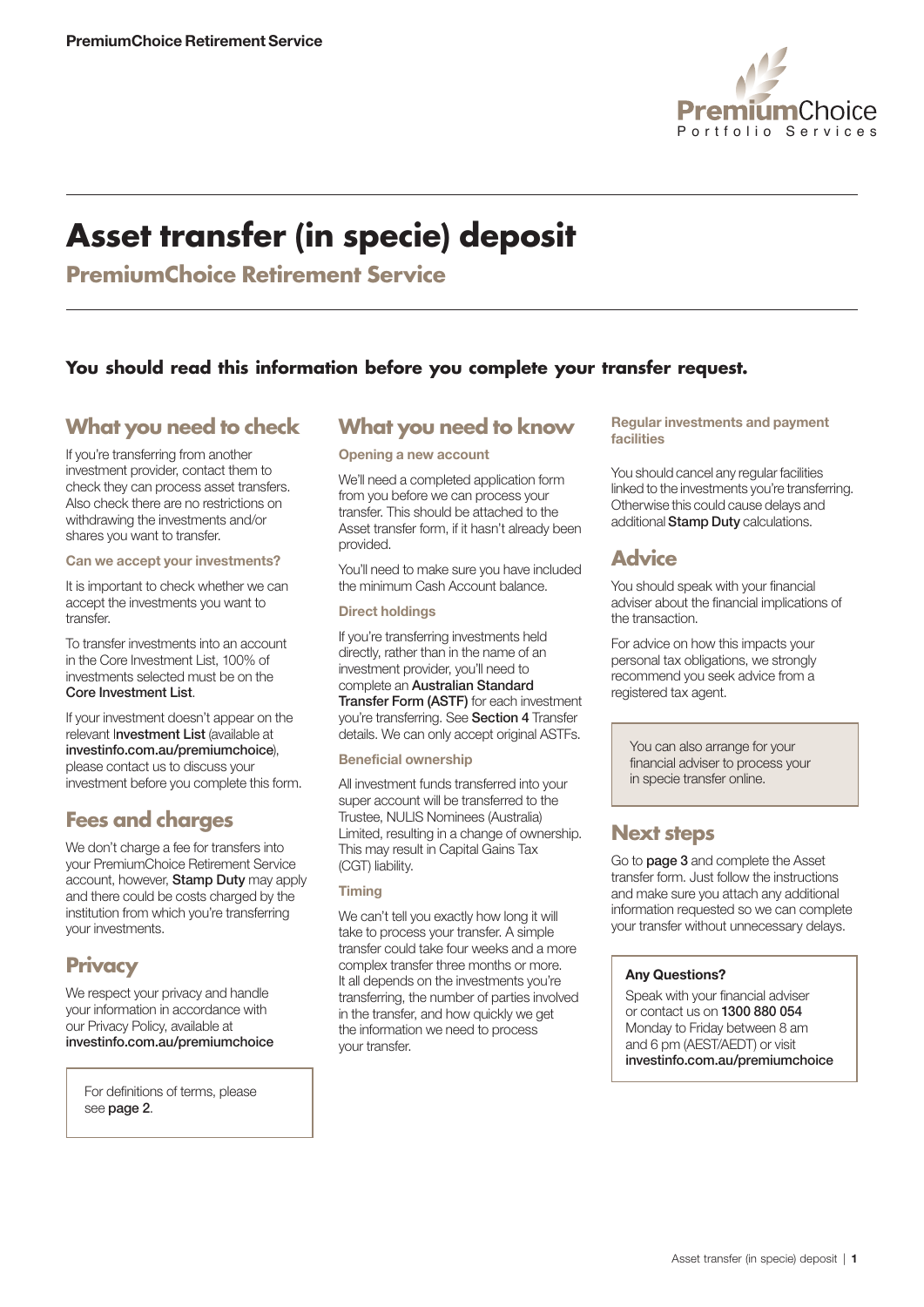

## **Asset transfer (in specie) deposit**

### **Definitions**

#### Direct versus indirect holdings

#### Types of holdings

The list below gives a general guide to direct versus indirect holdings. If you aren't sure how your investments are held, check before you send us your transfer request.

| Institution                       | <b>Description</b>                                                                                                                                  | <b>Holding</b> |
|-----------------------------------|-----------------------------------------------------------------------------------------------------------------------------------------------------|----------------|
| <b>Fund manager</b>               | Units held in investments managed by the fund manager.                                                                                              | <b>Direct</b>  |
| Investment provider               | A platform similar to PremiumChoice Retirement Service,<br>which holds multiple assets under one account number on<br>behalf of the customer.       | Indirect       |
| <b>Broker</b>                     | An intermediary who arranges for the purchase or sale of<br>shares. In this case, you would be issued with a Holder<br>Identification Number (HIN). | Direct         |
| Share registry / Issuer sponsored | Where you are issued with Securityholder Reference Number<br>(SRN) directly by the share registry for each of your share<br>investments.            | Direct         |

#### Other useful definitions

| <b>Term</b>                               | <b>Description</b>                                                                                                                                                                                                                                                                                                                                                                 |
|-------------------------------------------|------------------------------------------------------------------------------------------------------------------------------------------------------------------------------------------------------------------------------------------------------------------------------------------------------------------------------------------------------------------------------------|
| <b>Beneficial owner</b>                   | The legal owner of an asset, even though for safety and convenience the assets may be<br>held in another name, for example custodian or trustee.                                                                                                                                                                                                                                   |
| Change of beneficial owner                | Where you change the beneficial owner of the assets when you make a transfer.                                                                                                                                                                                                                                                                                                      |
| No change of beneficial owner             | Where the assets remain with the same beneficial owner when transferred.                                                                                                                                                                                                                                                                                                           |
| <b>Stamp Duty</b>                         | Stamp Duty is a fee charged by the State Revenue Office. Stamp Duty currently only<br>applies on in specie transfers of managed funds registered in New South Wales and<br>South Australia.                                                                                                                                                                                        |
| <b>Transaction / Parcel history</b>       | A list of the remaining units in each individual parcel of shares or investments purchased,<br>after any sales from that parcel. This information is relevant where you're transferring assets<br>and not changing the beneficial owner. For full details of what you'll need to provide go to<br>the Transaction/Parcel history form available at investinfo.com.au/premiumchoice |
| Securityholder Reference Number<br>(SRN)  | An SRN is used when your holdings are issuer sponsored, ie issued directly to you. You will<br>have a separate SRN for each of your issuer sponsored holdings.                                                                                                                                                                                                                     |
|                                           | This number will start with an 'I'                                                                                                                                                                                                                                                                                                                                                 |
| <b>Holder Identification Number (HIN)</b> | A HIN is used to register your holdings in multiple companies for broker sponsored shares,<br>ie, issued via your broker and can only be bought or sold via your broker.                                                                                                                                                                                                           |
|                                           | This number will start with an 'X'                                                                                                                                                                                                                                                                                                                                                 |
| <b>Holding statement</b>                  | Details of current holdings in a security. You can get a holding statement from the relevant<br>share registry or your broker.                                                                                                                                                                                                                                                     |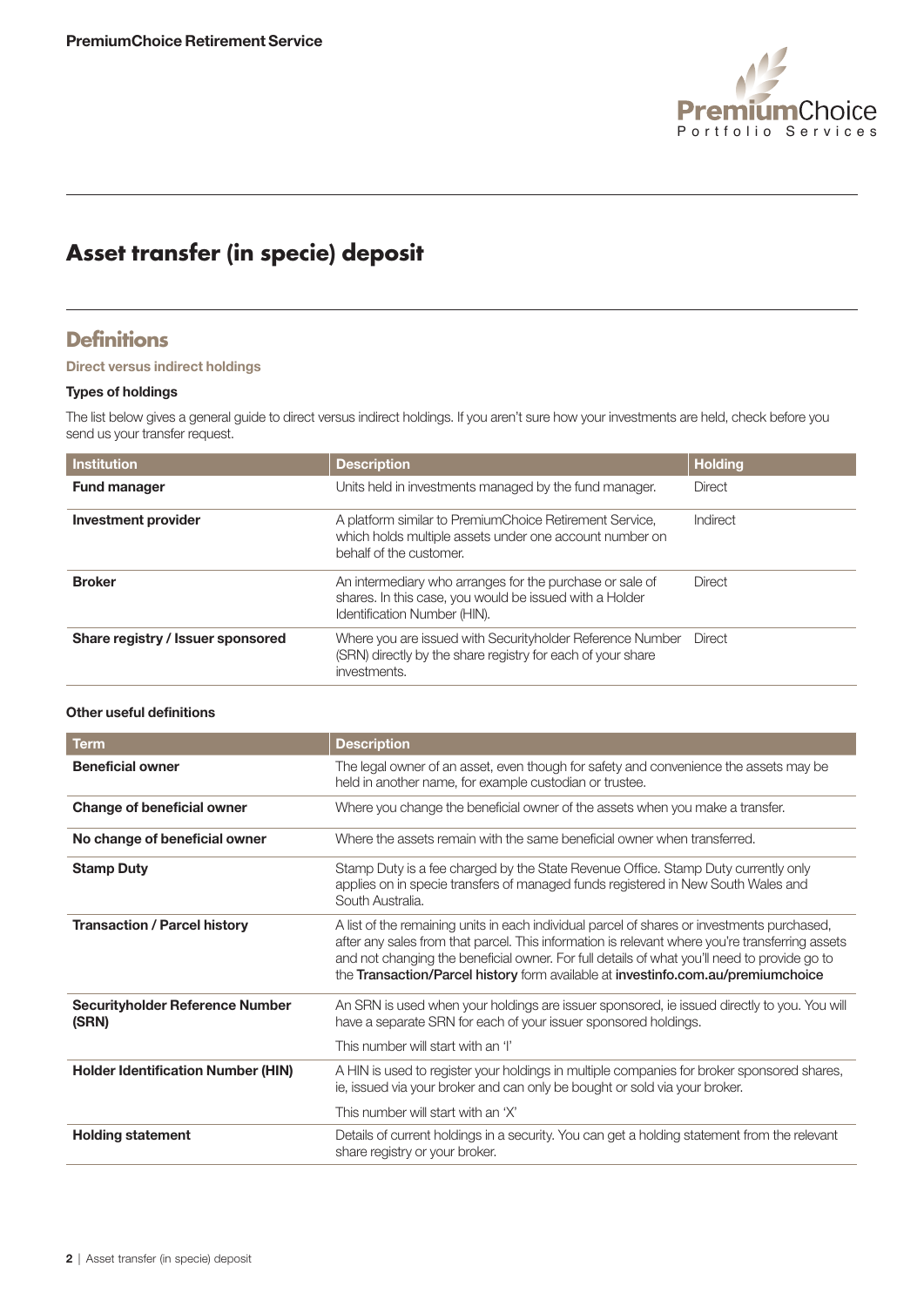# Asset transfer (in specie) deposit **Asset transfer (in specie) deposit Asset Premium**Choice



Use this form to transfer investments from other institutions and/or direct holdings into your PremiumChoice Retirement Service account

### **1. Your account details**

| Account number                                                                                                           | Contact telephone (business hours) |
|--------------------------------------------------------------------------------------------------------------------------|------------------------------------|
|                                                                                                                          |                                    |
| <b>OR</b><br>New account<br>We won't be able to process your deposit unless we've received a completed application form. |                                    |
| Title<br>Other<br>Mr<br><b>Miss</b><br><b>Mrs</b><br>Ms<br>Account name                                                  | First name                         |
| Email                                                                                                                    | Date of birth (DD/MM/YYYY)         |

### **2. Your contribution details**

#### Please complete the table below with details of your contribution.

| Amount                      | Type                                        | Rollover source |
|-----------------------------|---------------------------------------------|-----------------|
|                             | Personal<br>Spouse<br>Rollover              |                 |
|                             | Personal<br>Spouse<br>Rollover              |                 |
|                             | Personal<br>Spouse <sup>-</sup><br>Rollover |                 |
|                             | Personal<br>Spouse<br>Rollover              |                 |
| Investment residual balance | Personal<br>Snouse                          |                 |

If any of your personal contributions are being made from the:

- sale of a small business which qualifies for Capital Gains Tax concessions, or
- proceeds of certain personal injury payments,

you need to send us an election form for tax purposes before or at the time the contribution is made. The election forms can be found at ato.gov.au. Speak to your financial adviser for more information.

Personal contributions will be recorded as non-concessional contributions unless you provide us with a 'Section 290–170' notice that you will be claiming them as a tax deduction. We will send you a form to assist you to do this after the end of each financial year, and send you an acknowledgement so that you can claim the deduction.

If your contribution is a rollover, we'll need a Rollover Benefit Statement within seven days of the in specie deposit request being completed. If we don't receive this statement within 28 days of the transfer being processed, we're required to sell these assets and return the contribution.

#### Please go to Section 3.

NULIS Nominees (Australia) Limited ABN 80 008 515 633 AFSL 236465

Navigator Australia Limited (NAL) ABN 45 006 302 987 AFSL 236466

PremiumChoice Retirement Service ABN 70 479 285 132

Integrated Separately Managed Account (SMA Model Portfolio) ARSN 138 086 884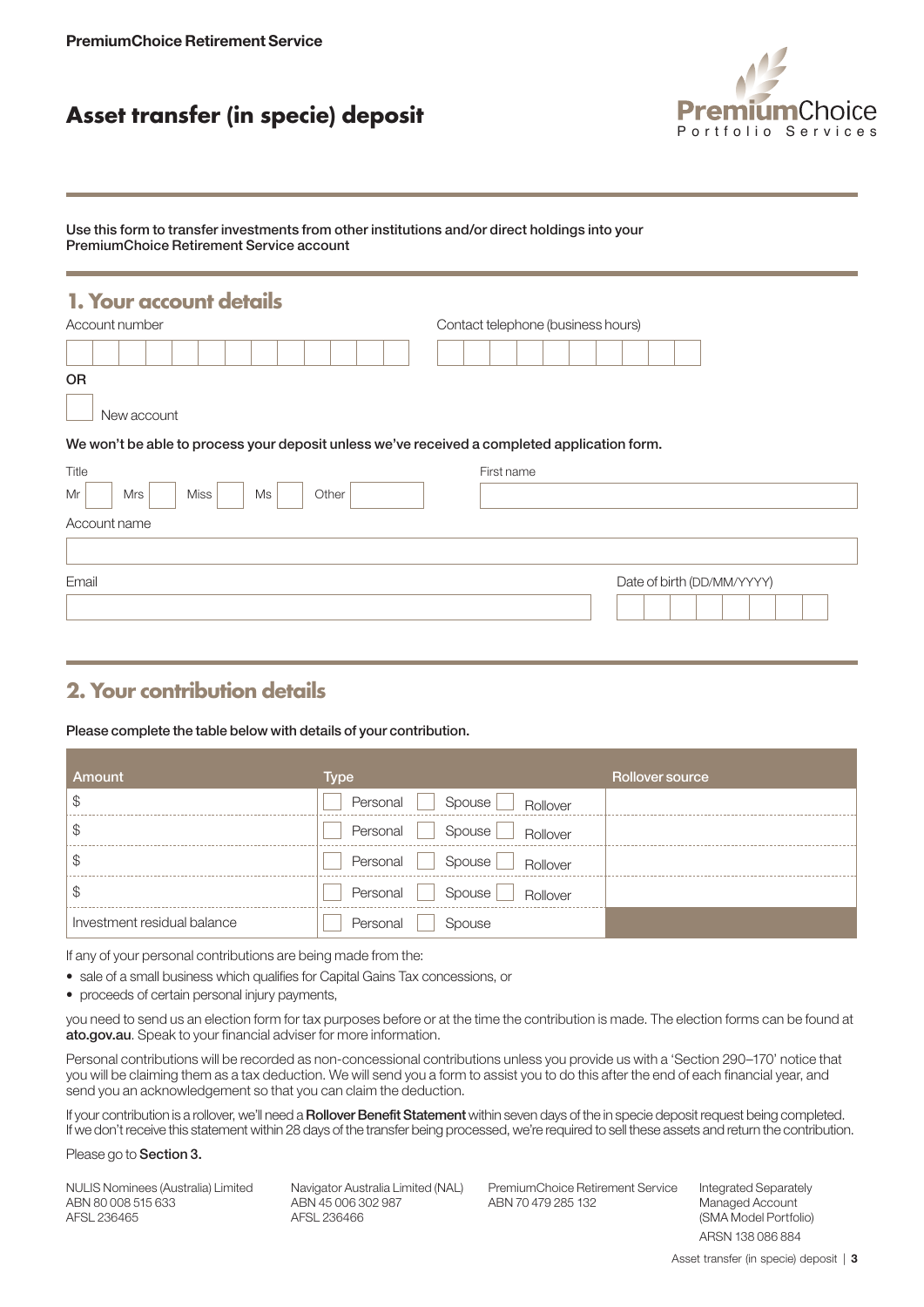### **3. Investments to be transferred in**

We'll need all the information requested below, to process your request.

Do you intend to subsequently transfer any shares listed into an **SMA Model Portfolio?** 

Yes We'll contact your financial adviser when this request is complete. Your financial adviser can then process your transfer using n-link.

If you want to change your current reinvestment of earnings and sell down priority for managed investments, please use the Update account details form, available at investinfo.com.au/premiumchoice Your financial adviser can also change these details using n-link.

| ASX/APIR code                     | Investment name | Number of units |
|-----------------------------------|-----------------|-----------------|
|                                   |                 |                 |
|                                   |                 |                 |
|                                   |                 |                 |
|                                   |                 |                 |
|                                   |                 |                 |
|                                   |                 |                 |
|                                   |                 |                 |
|                                   |                 |                 |
|                                   |                 |                 |
|                                   |                 |                 |
|                                   |                 |                 |
|                                   |                 |                 |
|                                   |                 |                 |
|                                   |                 |                 |
|                                   |                 |                 |
|                                   |                 |                 |
|                                   |                 |                 |
|                                   |                 |                 |
|                                   |                 |                 |
|                                   |                 |                 |
|                                   |                 |                 |
|                                   |                 |                 |
|                                   |                 |                 |
|                                   |                 |                 |
|                                   |                 |                 |
|                                   |                 |                 |
| --------------------------------- |                 |                 |
|                                   |                 |                 |

Please go to Section 4.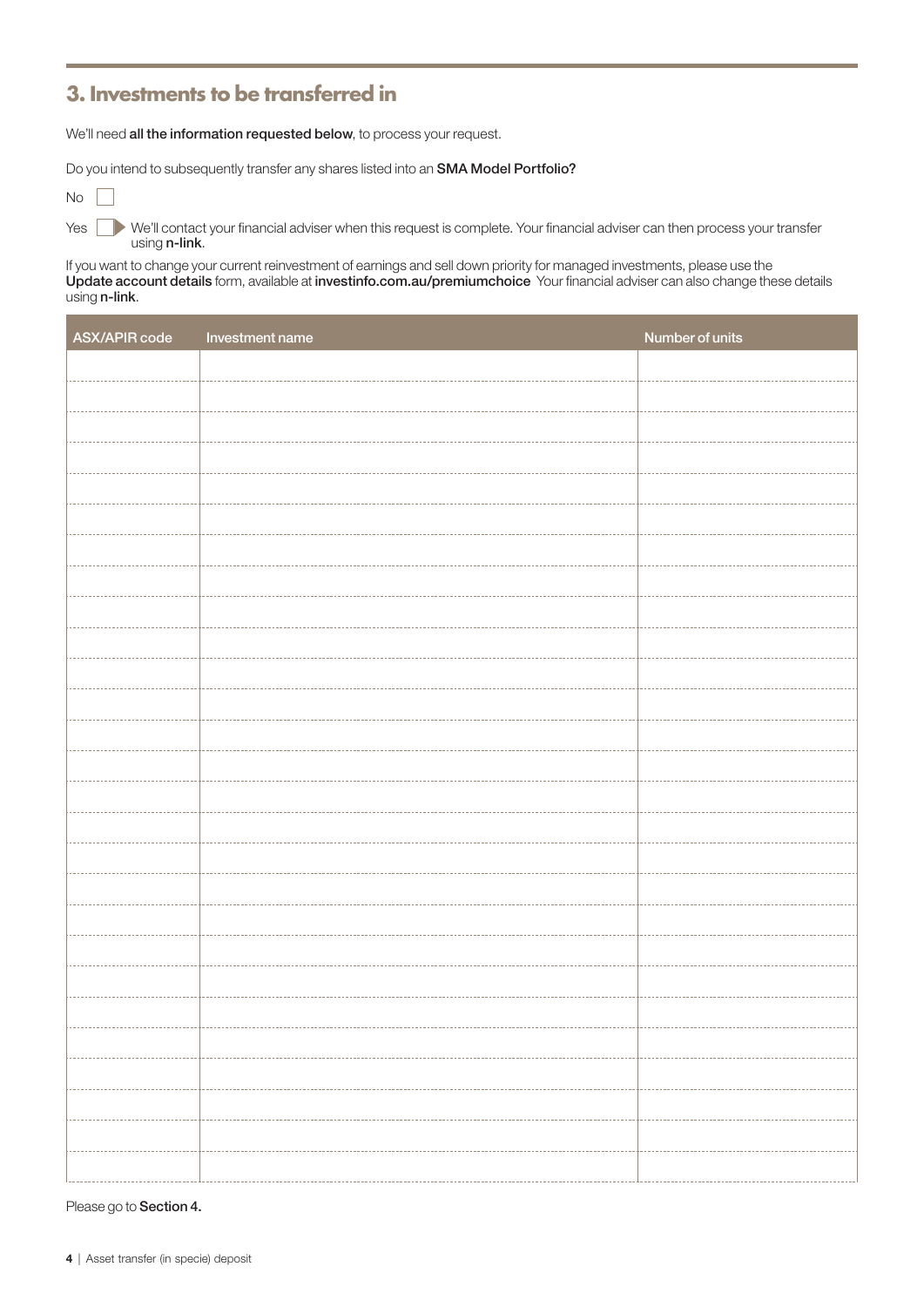### **4. Transfer details**

Please choose the type of transfer you're making. One or both options may apply.

Transfer from another investment provider where the investments are not held directly

You'll need to contact the investment provider and arrange for them to complete an Australian Standard Transfer Form (ASTF) for each of the investments you're transferring and to send the original forms to us. We can't start your transfer unless your investment provider sends us these forms.

Please provide details of the investment provider you're transferring your investments from.

#### Name/Institution

| Account name          |                                    |
|-----------------------|------------------------------------|
| Account number        | Contact telephone (business hours) |
| Contact email address |                                    |

#### AND/OR

Transfer from a **directly held** investment (eg from your name or a company name)

You'll need to provide:

- an original completed Australian Standard Transfer Form (ASTF) for each of the investments you're transferring with the 'Seller's' section completed. You can find this form, and details of how to complete it, on page 8, and
- a holding statement for each share listed.
- post code of your registered address with your broker or share registry

| Postcode |  |  |  |
|----------|--|--|--|
|          |  |  |  |

We won't be able to process your transfer unless these documents are received.

Please go to Section 5.

### **5. Financial adviser details**

Was Personal Advice provided for this transaction?

| Yes | Νo |
|-----|----|

If you don't answer this question we'll assume the answer is 'No'.

| Name of financial adviser                               |  |
|---------------------------------------------------------|--|
|                                                         |  |
| Adviser number                                          |  |
|                                                         |  |
| Contact telephone number (business hours)<br>Fax number |  |
|                                                         |  |
| Email                                                   |  |
|                                                         |  |

Please go to Section 6.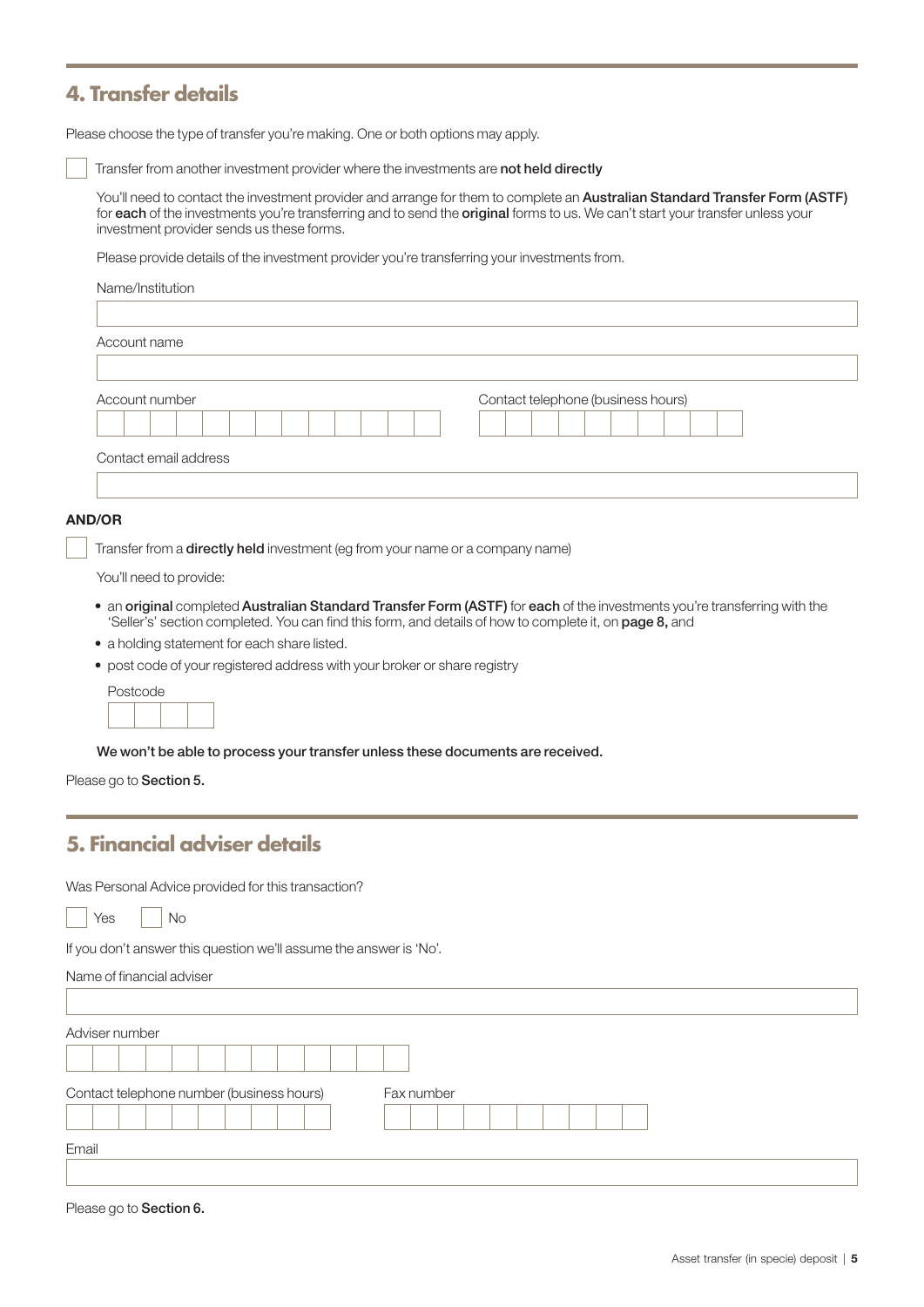### **6. Investment suitability**

To assess which investment options are right for you, please refer to the relevant disclosure documents for each investment option selected for investment objectives and timeframes, and risk measures. Please respond to the following questions for all investment products you've selected, excluding Shares:

The investments I've selected have a risk measure that I'm prepared to accept

| Yes | No |
|-----|----|
|     |    |

I'm aware of the minimum suggested investment timeframe

|  | Yes |  | No |
|--|-----|--|----|
|--|-----|--|----|

There may be a delay processing your application if responses aren't provided, while we contact you for more information. If we don't receive a response we'll proceed with your application with the understanding that your responses are 'Yes'.

### **7. Your agreement and declaration**

I authorise Navigator Australia Limited or NULIS Nominees (Australia) Limited (each, as applicable, the "Provider") to transfer the investments listed in Section 3 from the institution listed on Section 4. I also authorise the Provider to access information from the institution I'm transferring my investments from, to allow this transfer to be processed.

I have read the information contained in the relevant Product Disclosure Statement and/or How to Guide about the transfer of investments These documents are available at investinfo.com.au/premiumchoice

#### I understand that:

- All investment funds transferred into my account will be transferred to the Trustee, NULIS Nominees (Australia) Limited, resulting in a change of ownership. This may result in Capital Gains Tax (CGT) liability.
- Transferring units can take some time, and may be dependent upon the policies or procedures of the transferring institution, and I may not have access to these funds until the transfer is completed.
- There may be taxation implications associated with the transfer. It is my responsibility to obtain tax advice from a registered tax agent in relation to how the transfer impacts upon my personal circumstances and tax obligations. I understand that the Provider is not a registered tax agent.
- If the ASTF is lost, my transfer will be postponed until this is recovered or replaced.
- Any Stamp Duty liability in respect of the assets specified in Section 3 will be deducted from my Cash Account.
- The Provider can only accept an in specie transfer of managed investments classified as 'illiquid' on a fund by fund basis and where the value of all illiquid funds is not more than 20% of the total value of the portfolio.
- I've considered the Trustee's diversification limits, which may be applicable to my transfer.
- If I've provided incorrect information, any losses or costs will be my responsibility.

If signed under Power of Attorney: Attorneys must attach a certified copy of the Power of Attorney and identification for themselves (go to investinfo.com.au/premiumchoice to download the relevant identification form) if not already supplied. The Attorney hereby certifies that he/she has not received notice of any limitation or revocation of his/her Power of Attorney and is also authorised to sign this form.

Power of Attorney documents can't be accepted by fax or email.

#### Signature of Investor or Attorney

Name

| Date (DD/MM/YY) |  |  |  |
|-----------------|--|--|--|
|                 |  |  |  |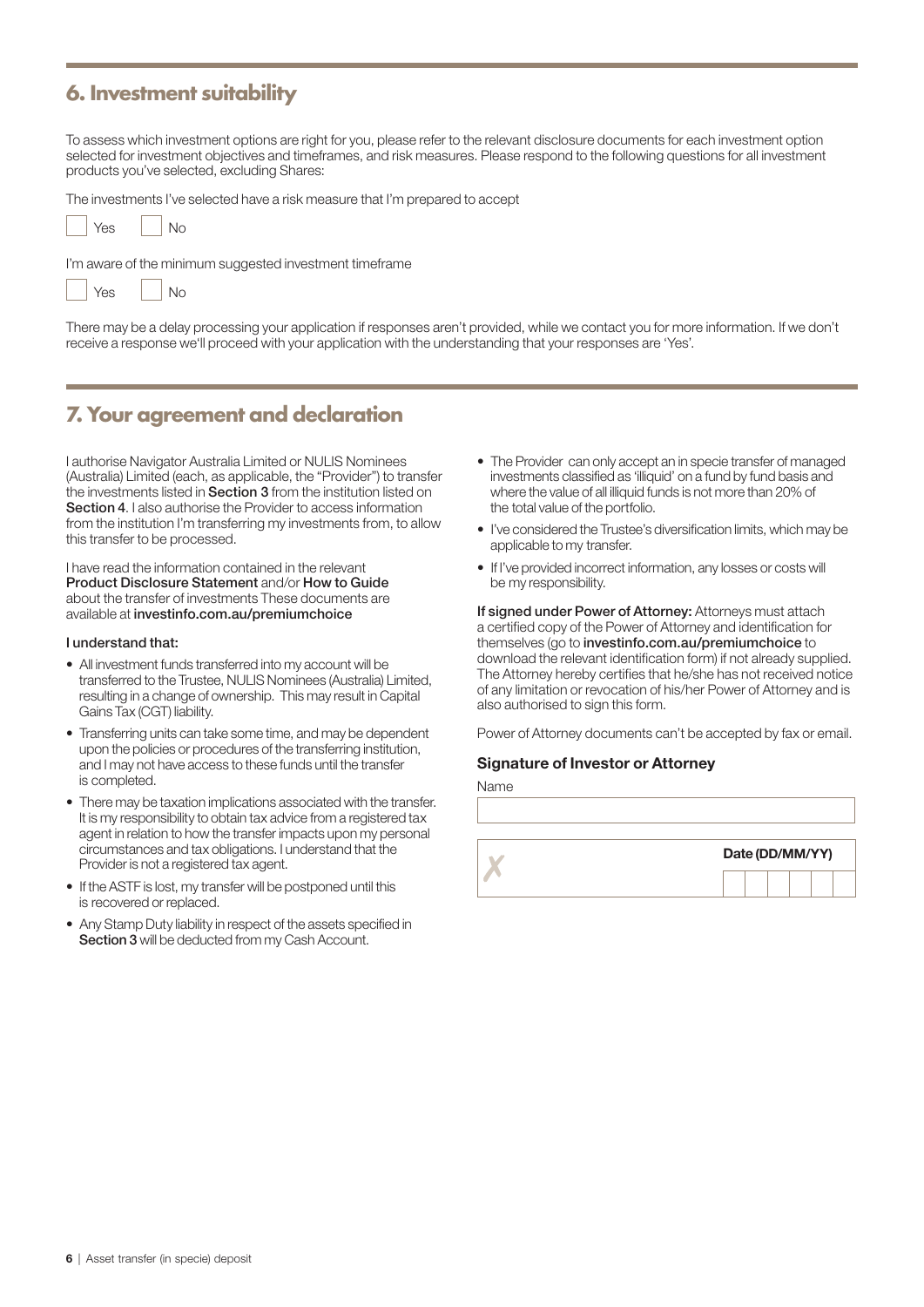## **8. Send us your form**

You can mail, email or fax all documents for your transfer, with the exception of the ASTF. We can only accept original ASTFs.

**PremiumChoice** In specie Transfers GPO Box 1610 Melbourne VIC 3001

Email: asset.transfers@mlc.com.au

Please include your account number (if known) and account name in the subject line of your email.

#### Fax number: 03 9869 1595

If you have any questions, please speak with your financial adviser, call us on 1300 880 054 Monday to Friday between 8 am and 6 pm (AEST/AEDT) or visit investinfo.com.au/premiumchoice

Confirm the documents required for your transfer

This form.

AND

If you're transferring from directly held investments:

- a completed ASTF for each of the relevant investments listed in Section 3 (see page 8 for details), and
- if you're transferring shares, a holding statement for each of the relevant shares listed in Section 3.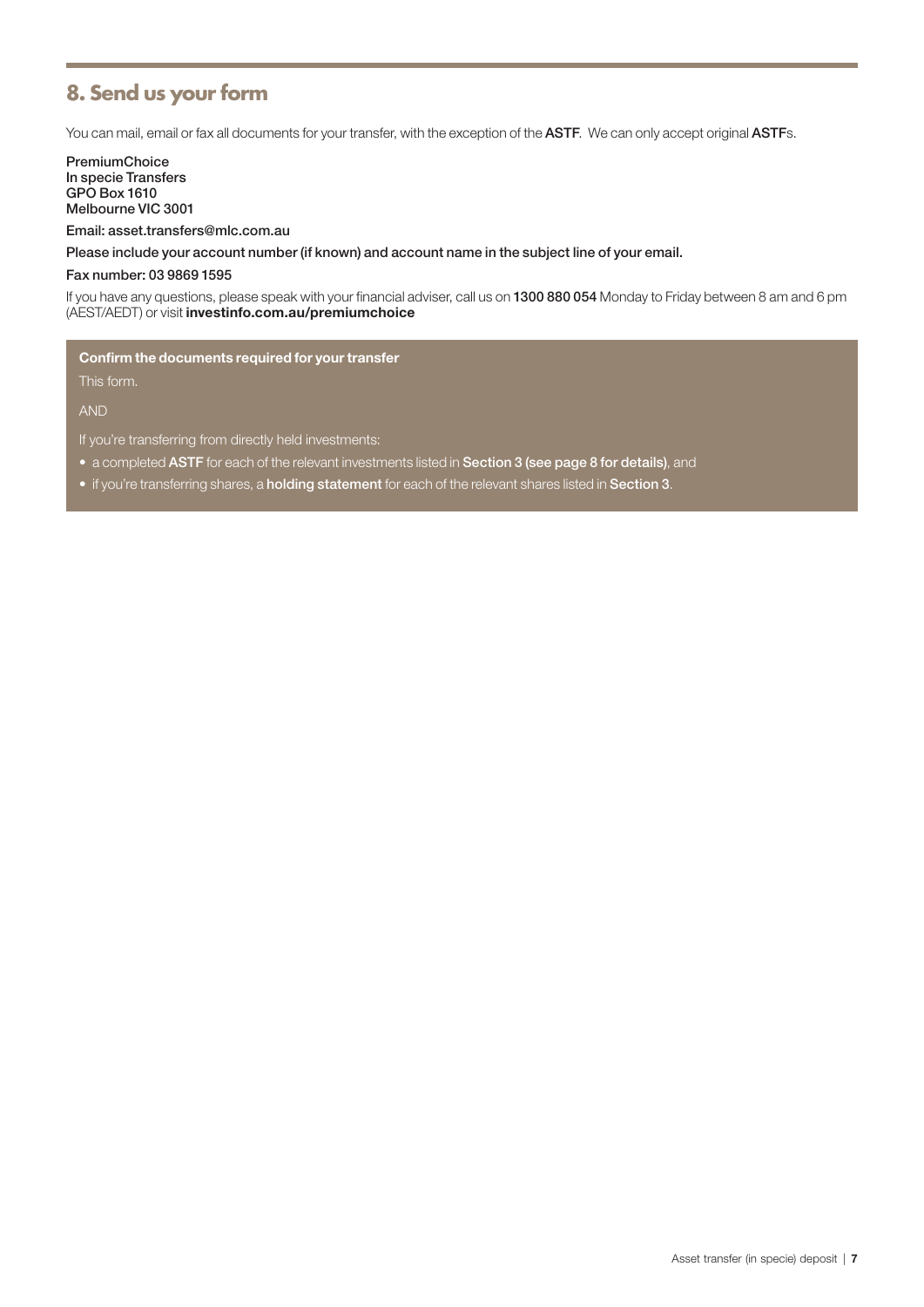This page has been left blank intentionally.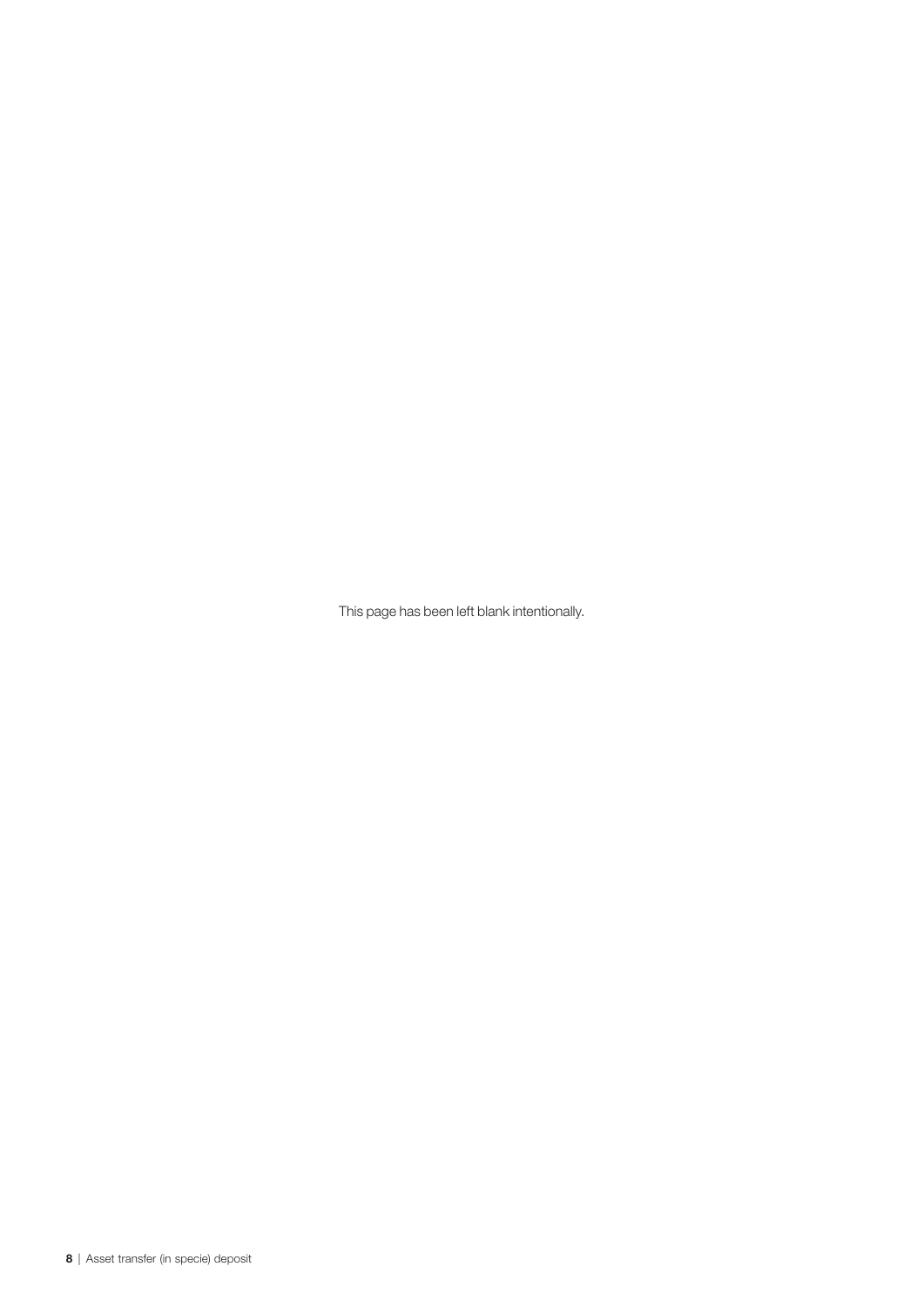

# **Information on completing your Australian Standard Transfer Form (ASTF)**

**PremiumChoice Retirement Service**

### **The ASTF is to be used if you want to transfer a security holding** from one party to another without buying and selling on the market.

You'll also need to provide an Asset transfer (in specie) withdrawal or deposit form for the transfer you're making. We can't process your transfer unless we receive the relevant asset transfer form. We'll need an ASTF for each of the directly held investments being transferred.

### **A few important points to note before you get started**

- Complete your asset transfer form before you start the ASTF. The asset transfer includes instructions on whether you'll need to complete an ASTF.
- Any alterations to this form must be initialled by both the buyer and the seller.
- Do not make corrections using correction fluid, as we won't be able to accept your form. Any increase to the units being transferred is not acceptable, even if initialled.
- Make sure the name you provide, as either buyer or seller, is exactly as it appears on the register of the relevant securities.

|             | <b>Stamp Duty</b>                        | If you're transferring assets that require Stamp Duty to be paid, we'll deduct this from your                           |
|-------------|------------------------------------------|-------------------------------------------------------------------------------------------------------------------------|
|             |                                          | Cash Account, and pay this on your behalf to the State Revenue Office.                                                  |
| $\boxed{B}$ | <b>Full name of company</b><br>or fund   | The full name of the share, company or managed fund in which the securities being transferred are<br>held.              |
|             |                                          | Please include the APIR/ASX code. This is the unique identifier associated with each share,<br>company or managed fund. |
|             | <b>Full description</b><br>of securities | You don't have to complete this section.                                                                                |
| D           | Quantity                                 | The number of units being transferred (amount must be specified in both words and figures).                             |
|             | Full name(s) of seller(s)                | If you're transferring assets (a deposit) into PremiumChoice Retirement Service                                         |
|             |                                          |                                                                                                                         |
| E           | (transferor(s))                          | 1. Transferring from directly held investments: the seller will need to complete this section.                          |
|             |                                          | Please write the names of all sellers as shown on a holding/transaction statement.                                      |
|             |                                          | 2. Transferring from another investment provider:                                                                       |
|             |                                          | You don't have to complete this form. Your investment provider will complete the ASTF and send the<br>form to us.       |
|             |                                          | If you're transferring assets (a withdrawal) from PremiumChoice Retirement Service                                      |
|             |                                          | We will complete this section of the form.                                                                              |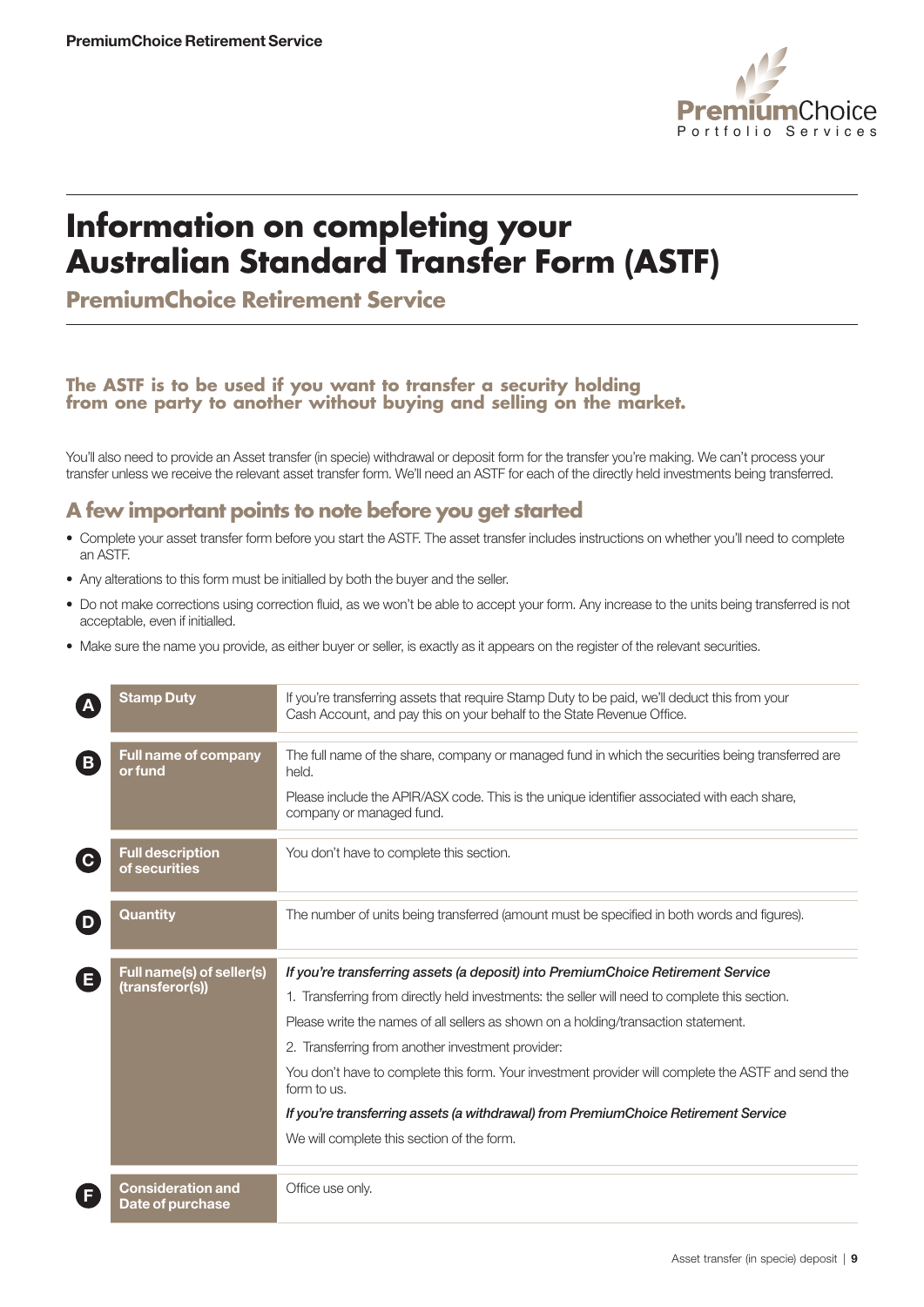## **Information on completing your Australian Standard Transfer Form (ASTF) FremIUM**CHOICE<br>Portfolio Services



| $\overline{G}$ | <b>Uncertificated</b><br>transferor<br>identification        | The SRN (Securityholder Reference Number) starts with the letter 'I' and the HIN (Holder<br>Identification Number) begins with an 'X'. For managed funds, if you have an existing investment<br>number with the fund manager, you must also write the number in this section. This information can<br>be found on the transaction statement, holding statement or dividend statement issued by the<br>registry or fund manager. The transfer can't be processed without this information. |
|----------------|--------------------------------------------------------------|-------------------------------------------------------------------------------------------------------------------------------------------------------------------------------------------------------------------------------------------------------------------------------------------------------------------------------------------------------------------------------------------------------------------------------------------------------------------------------------------|
| Œ              | Full name(s) of buyer(s)                                     | If you're transferring assets (a deposit) into PremiumChoice Retirement Service                                                                                                                                                                                                                                                                                                                                                                                                           |
|                | (transferee(s))                                              | we will complete this section of the form.                                                                                                                                                                                                                                                                                                                                                                                                                                                |
|                |                                                              | If you're transferring assets (a withdrawal) from PremiumChoice Retirement Service                                                                                                                                                                                                                                                                                                                                                                                                        |
|                |                                                              | 1. Transferring into directly held investments:                                                                                                                                                                                                                                                                                                                                                                                                                                           |
|                |                                                              | The buyer will need to complete this section.                                                                                                                                                                                                                                                                                                                                                                                                                                             |
|                |                                                              | Please provide the full names of the buyer. This should be the name in which you want the assets to<br>be held. Securities can't be registered in an unincorporated trading name/business or in the name<br>of a trust, a superannuation fund, a minor, or an estate or deceased person's name.                                                                                                                                                                                           |
|                |                                                              | If transferring into an asset where there is an existing holding, please make sure the name provided<br>is identical to the name currently appearing on the register.                                                                                                                                                                                                                                                                                                                     |
|                |                                                              | 2. Transferring to another investment provider:                                                                                                                                                                                                                                                                                                                                                                                                                                           |
|                |                                                              | You don't have to complete this form. We will generate and send this form to your investment<br>provider.                                                                                                                                                                                                                                                                                                                                                                                 |
|                | <b>Full postal address</b><br>of buyer(s)                    | If you're transferring assets (a deposit) into PremiumChoice Retirement Service                                                                                                                                                                                                                                                                                                                                                                                                           |
|                |                                                              | we will complete this section of the form.                                                                                                                                                                                                                                                                                                                                                                                                                                                |
|                |                                                              | If you're transferring assets (a withdrawal) from PremiumChoice Retirement Service                                                                                                                                                                                                                                                                                                                                                                                                        |
|                |                                                              | Please provide the full address including the postcode. If transferring to an existing security holding,<br>the address must match the current registration details exactly.                                                                                                                                                                                                                                                                                                              |
| $\mathsf{J}$   | <b>Removal request</b>                                       | Office use only.                                                                                                                                                                                                                                                                                                                                                                                                                                                                          |
| K              | <b>Uncertificated</b><br>transferee<br><b>Identification</b> | The SRN (Securityholder Reference Number) starts with the letter 'I' and the HIN (Holder<br>Identification Number) begins with an 'X'. For managed funds, if you have an existing investment<br>number with the fund manager, you must also write the number in this section. This information can<br>be found on the transaction statement, holding statement or dividend statement issued by the<br>registry/fund manager. The transfer can't be processed without this information.    |
|                | Signing requirements<br>seller                               | You should only sign here if you're transferring assets (a deposit) into PremiumChoice<br>Retirement Service from directly held investments                                                                                                                                                                                                                                                                                                                                               |
|                |                                                              | • Where holdings are in two or three names, all of the security holders must sign.                                                                                                                                                                                                                                                                                                                                                                                                        |
|                |                                                              | • If applicable, state the capacity in which they are signing, ie Director, Company Secretary, Sole<br>Director and Sole Company Secretary or Sole Director (with no Company Secretary).                                                                                                                                                                                                                                                                                                  |
|                | Date you're signing<br>as seller                             | Please note: any forms dated three months or more from the current date may be rejected and<br>new forms will need to be completed.                                                                                                                                                                                                                                                                                                                                                       |
|                | <b>Signing requirements</b><br>buyer                         | You should only sign here if you're transferring assets (a withdrawal) from PremiumChoice<br>Retirement Service to directly held investments                                                                                                                                                                                                                                                                                                                                              |
|                |                                                              | • Where holdings are in two or three names, all of the securityholders must sign.                                                                                                                                                                                                                                                                                                                                                                                                         |
|                |                                                              | • If applicable, state the capacity in which they are signing, ie Director, Company Secretary,<br>Sole Director and Sole Company Secretary or Sole Director (with no Company Secretary).                                                                                                                                                                                                                                                                                                  |
|                | Date you're signing<br>as buyer                              | Please note: any forms dated three months or more from the current date may be rejected and<br>new forms will need to be completed.                                                                                                                                                                                                                                                                                                                                                       |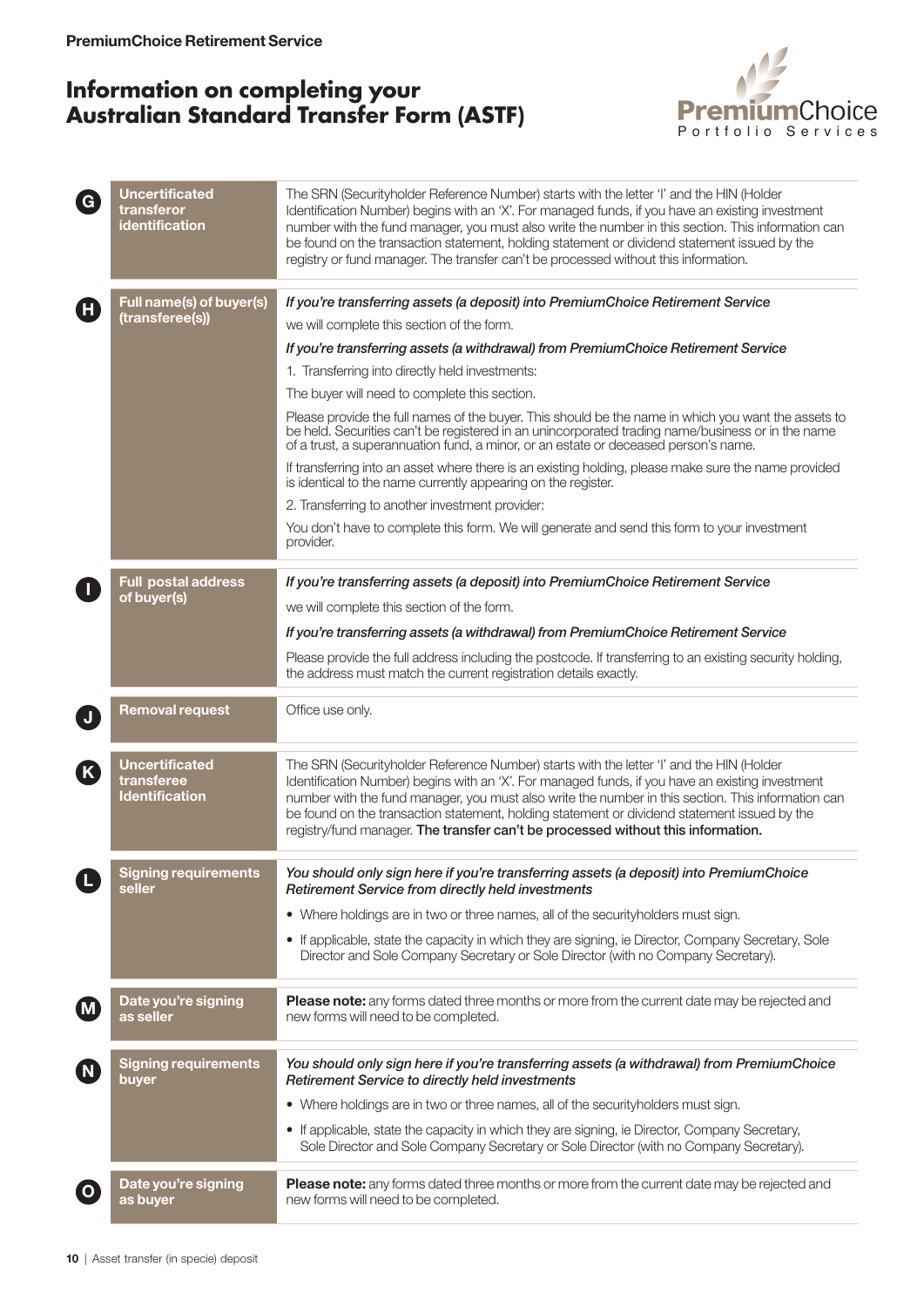This page has been left blank intentionally.